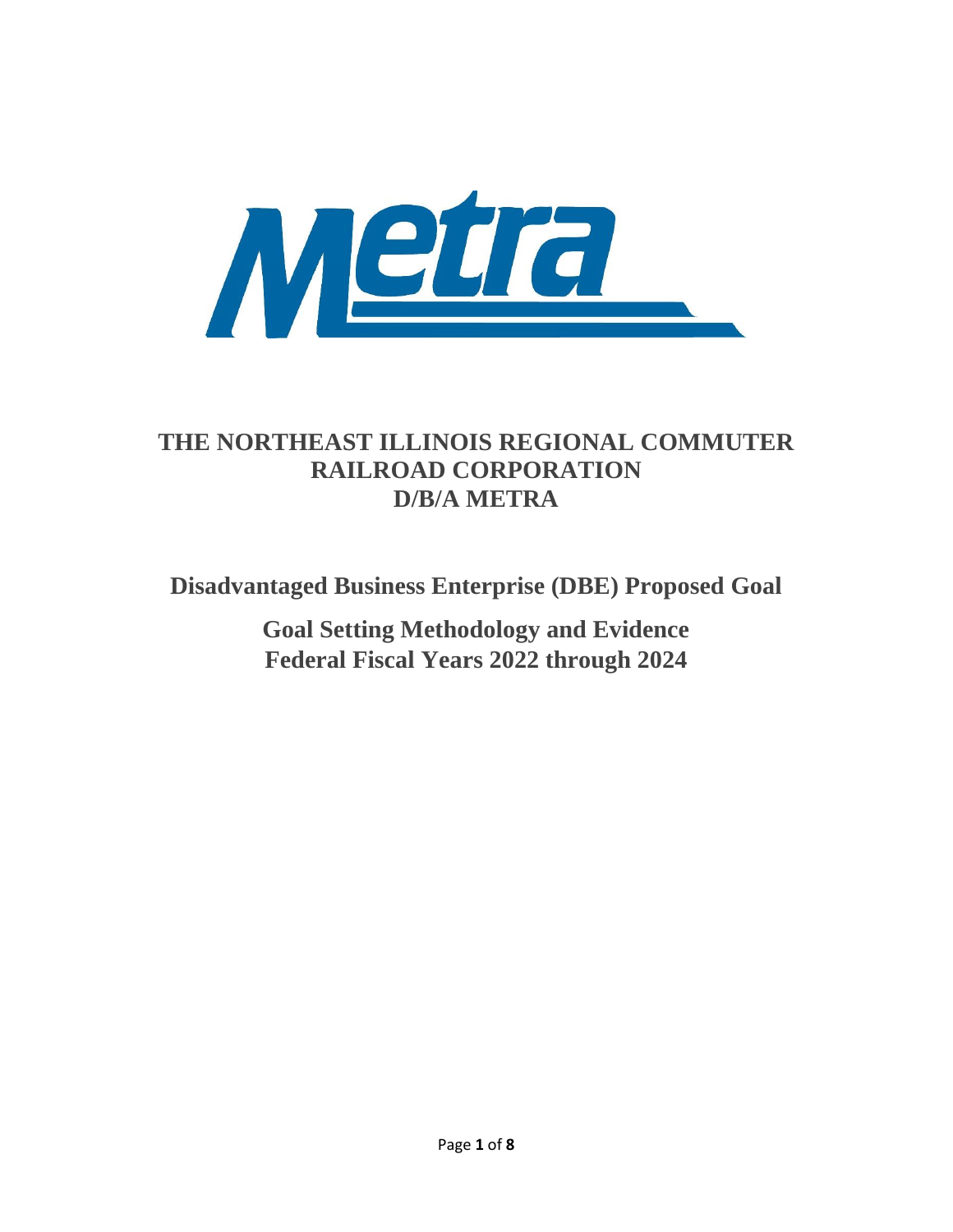

## **Metra Disadvantaged Business Enterprise (DBE) Proposed Goal**

# **Goal Setting Methodology and Evidence Federal Fiscal Years 2022 through 2024**

## **Goal Overview**

In accordance with the U.S. Department of Transportation (US DOT) 49 C.F.R. Part 26, Metra proposes an overall DBE goal of 22% for Federal Fiscal Years 2022 through 2024, for federally assisted contracts.

The proposed goal was established based on data from Metra's 2016 Availability Study conducted by Colette Holt & Associates.

In accordance with 49 C.F.R. Part 26, Metra used a two-step goal setting process to establish the proposed overall goal.

## **Methodology and Evidence**

## **Determination of Industry & Geographic Markets**

Metra's 2016 Availability Study examined a sample of approximately \$897 million of agency spending during the period of 2009 through 2013 to determine Metra's industry market.

**Table 1.1** indicates the NAICS codes used to define the industry market for Metra's contracts data, the total contract dollars paid for each NAICS code in the constrained product market and the share the contract dollars comprise of all industries, for federally assisted contracts.

| <b>NAICS</b> | <b>NAICS Code Description</b>            | <b>Total</b><br><b>Contract</b><br><b>Dollars</b> | <b>Total</b><br><b>Contract</b><br><b>Dollars</b><br>(Percent) |
|--------------|------------------------------------------|---------------------------------------------------|----------------------------------------------------------------|
| 237310       | Highway, Street, and Bridge Construction | 31,277,20                                         | 41.01%                                                         |

#### **Table 1.1: NAICS Code Distribution of Contract Dollars (Federal Funds)**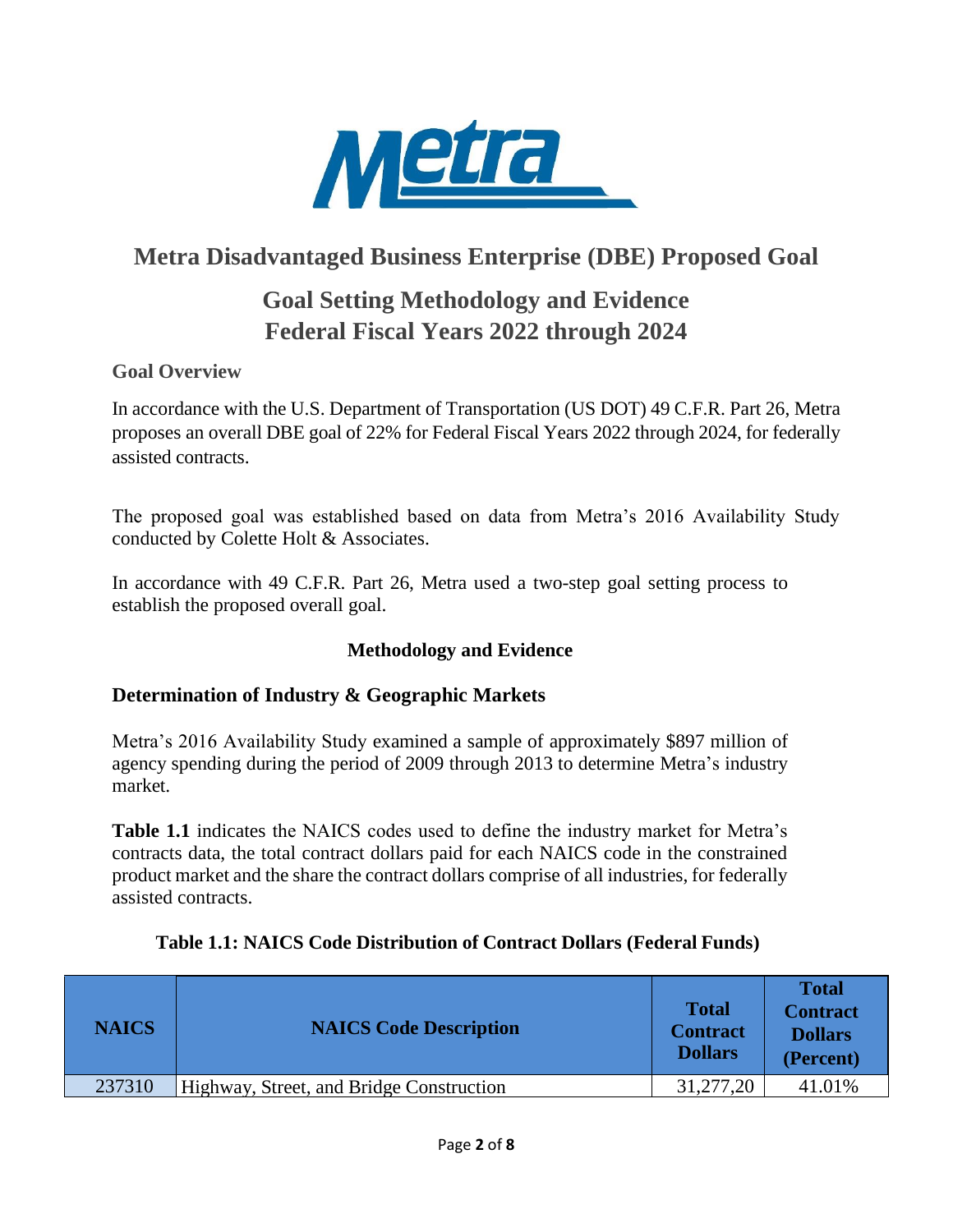| <b>NAICS</b> | <b>NAICS Code Description</b>                                                                             | <b>Total</b><br><b>Contract</b><br><b>Dollars</b> | <b>Total</b><br><b>Contract</b><br><b>Dollars</b><br>(Percent) |
|--------------|-----------------------------------------------------------------------------------------------------------|---------------------------------------------------|----------------------------------------------------------------|
| 236220       | Commercial and Institutional Building Construction                                                        | 8,809,988                                         | 11.55%                                                         |
| 541512       | <b>Computer Systems Design Services</b>                                                                   | 8,709,199                                         | 11.42%                                                         |
| 541330       | <b>Engineering Services</b>                                                                               | 6,444,789                                         | 8.45%                                                          |
| 531120       | Lessors of Nonresidential Buildings (except                                                               | 3,028,605                                         | 3.97%                                                          |
| 238210       | <b>Electrical Contractors and Other Wiring Installation</b><br>Contractors                                | 3,005,256                                         | 3.94%                                                          |
| 238910       | <b>Site Preparation Contractors</b>                                                                       | 2,245,952                                         | 2.95%                                                          |
| 332323       | Ornamental and Architectural Metal Work Manufacturing                                                     | 2,232,706                                         | 2.93%                                                          |
| 238990       | All Other Specialty Trade Contractors                                                                     | 1,584,893                                         | 2.08%                                                          |
| 238110       | <b>Poured Concrete Foundation and Structure Contractors</b>                                               | 1,561,807                                         | 2.05%                                                          |
| 238120       | <b>Structural Steel and Precast Concrete Contractors</b>                                                  | 1,411,512                                         | 1.85%                                                          |
| 332312       | <b>Fabricated Structural Metal Manufacturing</b>                                                          | 1,380,336                                         | 1.81%                                                          |
| 541511       | <b>Custom Computer Programming Services</b>                                                               | 966,975                                           | 1.27%                                                          |
| 541614       | Process, Physical Distribution, and Logistics Consulting<br>Services                                      | 813,128                                           | 1.07%                                                          |
| 541310       | <b>Architectural Services</b>                                                                             | 760,837                                           | 1.00%                                                          |
| 238320       | Painting and Wall Covering Contractors                                                                    | 497,161                                           | 0.65%                                                          |
| 237990       | Other Heavy and Civil Engineering Construction                                                            | 437,299                                           | 0.57%                                                          |
| 561990       | <b>All Other Support Services</b>                                                                         | 393,958                                           | 0.52%                                                          |
| 444190       | <b>Other Building Material Dealers</b>                                                                    | 381,847                                           | 0.50%                                                          |
| 423610       | Electrical Apparatus and Equipment, Wiring Supplies, and<br><b>Related Equipment Merchant Wholesalers</b> | 231,884                                           | 0.30%                                                          |
| 541110       | Offices of Lawyers                                                                                        | 62,204                                            | 0.08%                                                          |
| 221122       | <b>Electric Power Distribution</b>                                                                        | 19,530                                            | 0.00%                                                          |
| 561621       | Security Systems Services (except Locksmiths)                                                             | 1,170                                             | 0.00%                                                          |
| <b>TOTAL</b> |                                                                                                           |                                                   | 100.0%                                                         |

To determine the relevant geographic market area, the consultant applied the standard of identifying the firm locations that account for at least 75 percent of contract and subcontract dollar payments in the contract data analyzed.

Within Illinois 98.87% of all agency spending was in Metra's six-county service area (Cook, DuPage, Kane, Lake, McHenry, and Will). Therefore, these 6 counties constituted the geographic market area from which the availability data was drawn.

**Table 1.2** presents data on how the contract dollars were spent in percentages across Metra's six-county service area.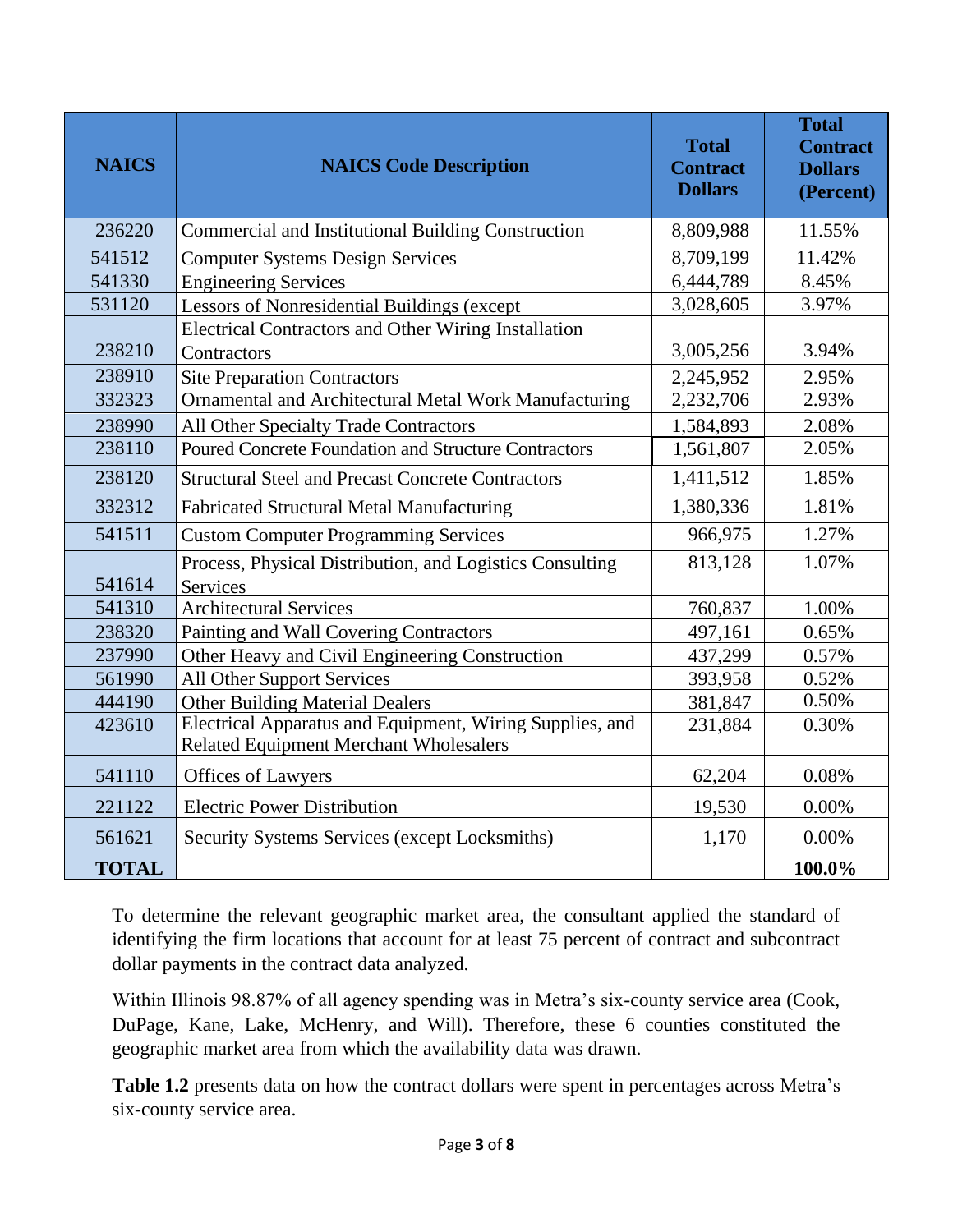| <b>County</b> | <b>Percent Total Contract</b><br><b>Dollars Paid</b> |
|---------------|------------------------------------------------------|
|               |                                                      |
| Cook          | 84.93%                                               |
| DuPage        | 8.88%                                                |
| Will          | 2.50%                                                |
| McHenry       | 1.54%                                                |
| Kane          | 1.41%                                                |
| Lake          | 0.60%                                                |

## **Table 1.2: Distribution of Contracts in Metra's Product Market within Illinois by County**

**Tables 1.3a and 1.3b** presents the paid contract dollars (total dollars and share of total dollars) by NAICS codes for all industries.

| <b>NAICS</b> | DBE        | <b>Non-DBE</b> | TOTAL      |  |
|--------------|------------|----------------|------------|--|
| 221122       | 19,530     | $\theta$       | 19,530     |  |
| 236220       | 41,971     | 8,768,017      | 8,809,988  |  |
| 237310       | 5,080,533  | 26,196,670     | 31,277,203 |  |
| 237990       |            | 437,299        | 437,299    |  |
| 238110       | 584,689    | 977,118        | 1,561,807  |  |
| 238120       | 1,330,332  | 81,180         | 1,411,512  |  |
| 238210       | 2,766,454  | 238,802        | 3,005,256  |  |
| 238320       | 467,661    | 29,500         | 497,161    |  |
| 238910       | 2,055,190  | 190,762        | 2,245,952  |  |
| 238990       | 540,310    | 1,044,583      | 1,584,893  |  |
| 332312       |            | 1,380,336      | 1,380,336  |  |
| 332323       | 0423610    | 2,232,706      | 2,232,706  |  |
| 423610       | 50,918     | 180,966        | 231,884    |  |
| 444190       | 327,318    | 54,529         | 381,847    |  |
| 531120       | 0          | 3,028,605      | 3,028,605  |  |
| 541110       | $\theta$   | 62,204         | 62,204     |  |
| 541310       | 730,237    | 30,600         | 760,837    |  |
| 541330       | 1,428,428  | 5,016,361      | 6,444,789  |  |
| 541511       |            | 966,975        | 966,975    |  |
| 541512       | 8,540,762  | 168,437        | 8,709,199  |  |
| 541614       | 0          | 813,128        | 813,128    |  |
| 561621       | $\theta$   | 1,170          | 1,170      |  |
| 561990       | 59,428     | 334,530        | 393,958    |  |
| <b>TOTAL</b> | 24,023,762 | 52,234,477     | 76,258,239 |  |

**Table 1.3a: Distribution of Total Contract Dollars Federal Funds**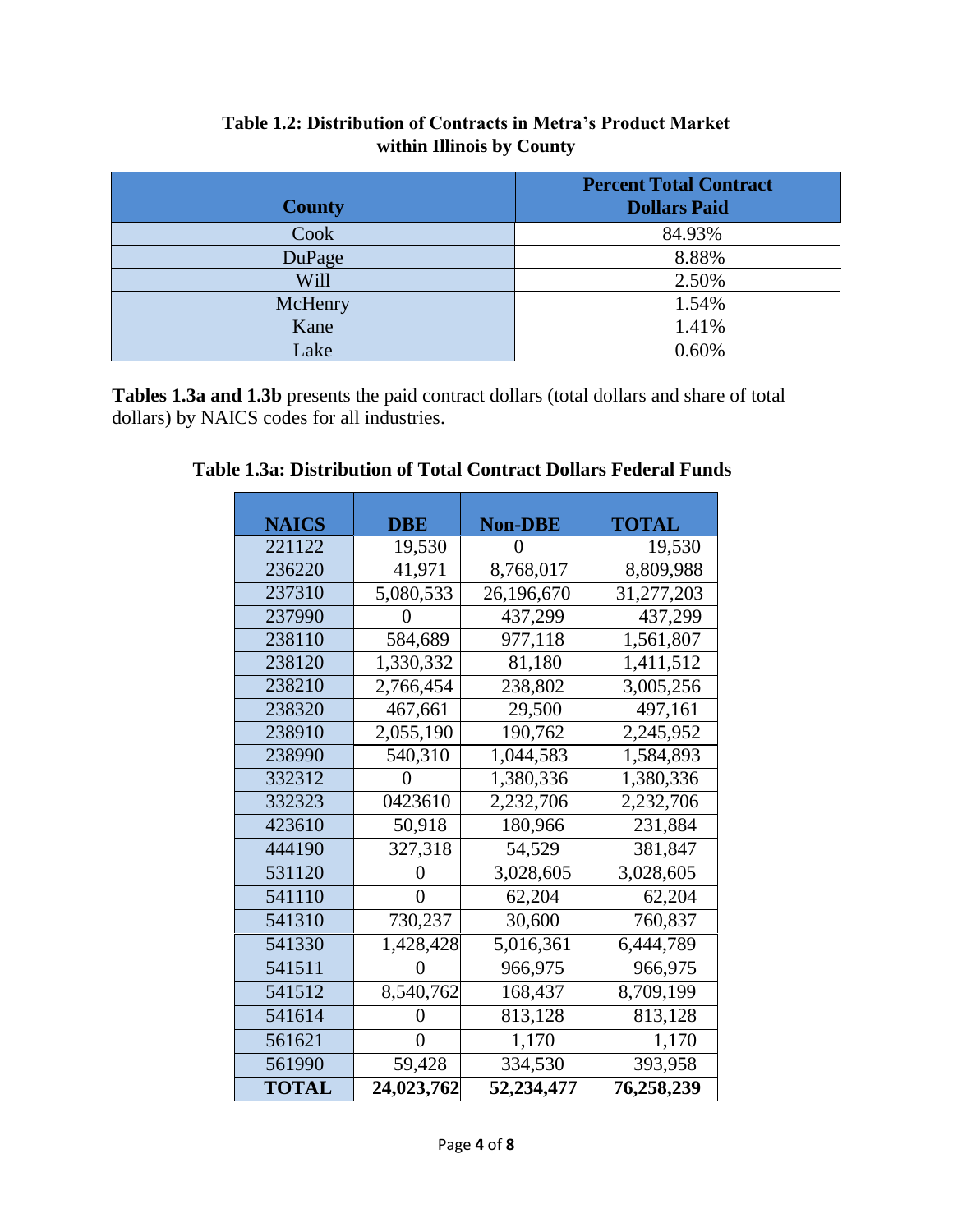| <b>NAICS</b> | <b>DBE</b> | <b>Non-DBE</b> | <b>TOTAL</b> |
|--------------|------------|----------------|--------------|
| 221122       | 100.0%     | 0.0%           | 100.0%       |
| 236220       | 0.5%       | 99.5%          | 100.0%       |
| 237310       | 16.2%      | 83.8%          | 100.0%       |
| 237990       | 0.0%       | 100.0%         | 100.0%       |
| 238110       | 37.4%      | 62.6%          | 100.0%       |
| 238120       | 94.2%      | 5.8%           | 100.0%       |
| 238210       | 92.1%      | 7.9%           | 100.0%       |
| 238320       | 94.1%      | 5.9%           | 100.0%       |
| 238910       | 91.5%      | 8.5%           | 100.0%       |
| 238990       | 34.1%      | 65.9%          | 100.0%       |
| 332312       | 0.0%       | 100.0%         | 100.0%       |
| 332323       | 0.0%       | 100.0%         | 100.0%       |
| 423610       | 22.0%      | 78.0%          | 100.0%       |
| 444190       | 85.7%      | 14.3%          | 100.0%       |
| 531120       | 0.0%       | 100.0%         | 100.0%       |
| 541110       | 0.0%       | 100.0%         | 100.0%       |
| 541310       | 96.0%      | 4.0%           | 100.0%       |
| 541330       | 22.2%      | 77.8%          | 100.0%       |
| 541511       | $0.0\%$    | 100.0%         | 100.0%       |
| 541512       | 98.1%      | 1.9%           | 100.0%       |
| 541614       | 0.0%       | 100.0%         | 100.0%       |
| 561621       | 0.0%       | 100.00%        | 100.0%       |
| 561990       | 15.1%      | 84.9%          | 100.0%       |
| <b>TOTAL</b> | 31.5%      | 68.5%          | 100.0%       |

**Table 1.3b: Distribution of Contract Dollars Federal Funds (Share of Total Dollars)**

#### **Step 1: Base Figure for the Relative Availability of DBEs**

The consultant applied the "custom census' approach to estimating availability, to determine the availability of DBEs.

To conduct the custom census for this study, the consultant took the following steps:

- 1. Created a database of representative, recent, and completed contracts;
- 2. Identified Metra's relevant geographic market by counties;
- 3. Identified Metra's unconstrained product market by 6-digit NAICS codes;
- 4. Counted all businesses in the relevant markets using Dun & Bradstreet/Hoovers databases;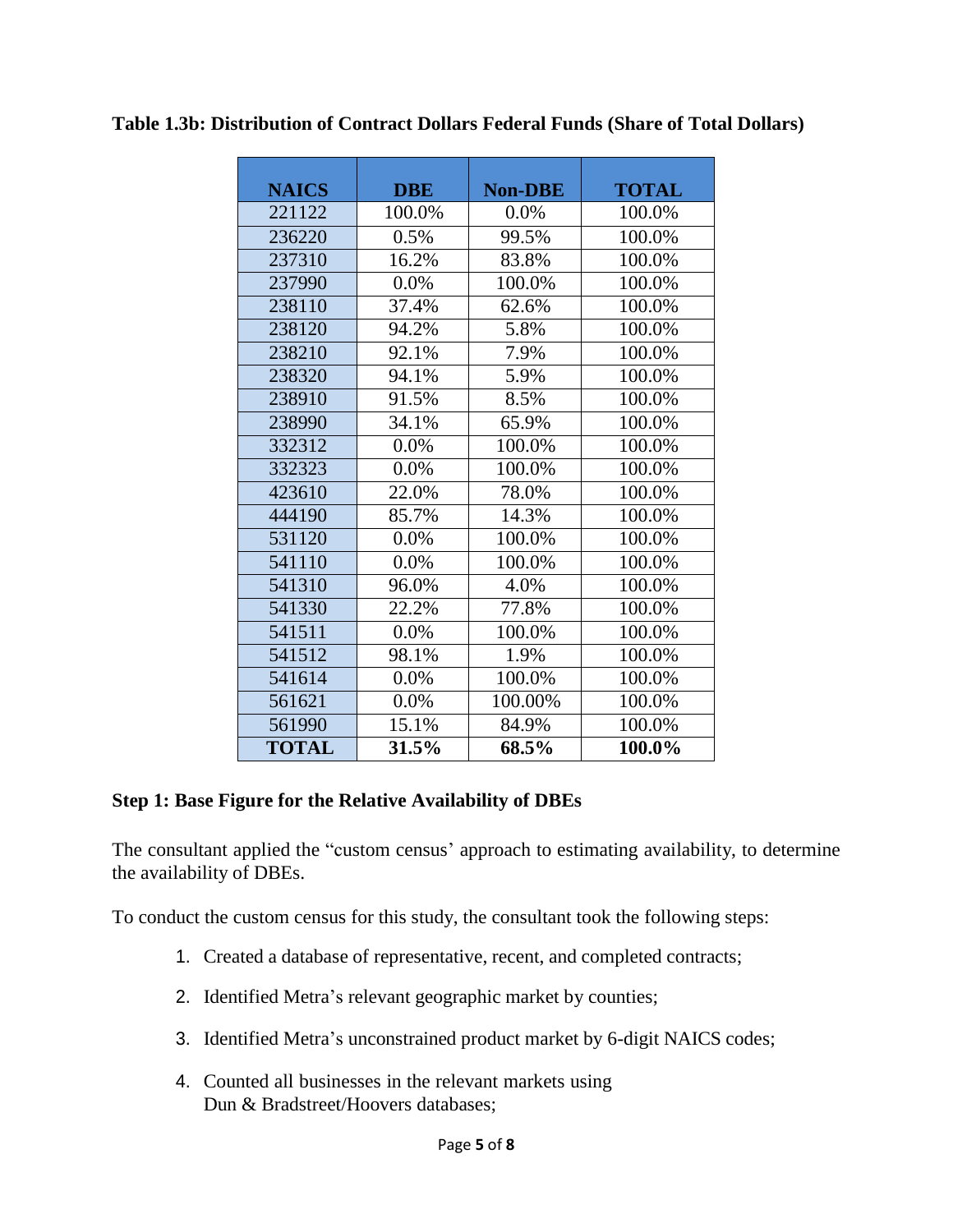- 5. Identified listed minority-owned and female-owned businesses in the relevant markets; and
- 6. Assigned ownership status to all other firms in the relevant markets.

Once the relevant counties by 6-digit NAICS codes were identified, the estimates of DBE availability were calculated. The estimates of DBE availability for each relevant 6-digit NAICS code in our geographic market was defined by:

#### Number of DBEs x 100 Number of All Businesses (including DBEs and Non-DBEs)

**Table 1.6a** presents data on the unweighted availability by race and gender and by NAICS codes for all industries, for federally assisted contracts in the constrained product market.

|              |              |                 |              | <b>Native</b>   | <b>White</b> |            |                |              |
|--------------|--------------|-----------------|--------------|-----------------|--------------|------------|----------------|--------------|
| <b>NAICS</b> | <b>Black</b> | <b>Hispanic</b> | <b>Asian</b> | <b>American</b> | Women        | <b>DBE</b> | <b>Non-DBE</b> | <b>TOTAL</b> |
| 221122       | 4.8%         | 0.0%            | 4.8%         | 0.0%            | 9.5%         | 19.0%      | 61.9%          | 100.0%       |
| 236220       | 6.3%         | 4.4%            | 3.7%         | 0.1%            | 7.2%         | 21.8%      | 56.4%          | 100.0%       |
| 237310       | 5.6%         | 6.4%            | 2.8%         | 0.1%            | 7.4%         | 22.3%      | 55.3%          | 100.0%       |
| 237990       | 3.4%         | 3.1%            | 1.8%         | 0.0%            | 9.7%         | 17.9%      | 64.1%          | 100.0%       |
| 238110       | 4.9%         | 4.2%            | 1.7%         | 0.0%            | 6.0%         | 16.8%      | 66.4%          | 100.0%       |
| 238120       | 8.6%         | 5.3%            | 2.2%         | 0.0%            | 16.1%        | 32.3%      | 35.5%          | 100.0%       |
| 238210       | 3.7%         | 1.6%            | 1.8%         | 0.0%            | 8.1%         | 15.3%      | 69.4%          | 100.0%       |
| 238320       | 2.5%         | 1.4%            | 0.8%         | 0.0%            | 4.8%         | 9.6%       | 80.8%          | 100.0%       |
| 238910       | 4.0%         | 4.0%            | 2.1%         | 0.0%            | 8.2%         | 18.3%      | 63.4%          | 100.0%       |
| 238990       | 1.8%         | 1.7%            | 1.0%         | 0.1%            | 5.3%         | 10.0%      | 80.1%          | 100.0%       |
| 332312       | 3.6%         | 3.4%            | 1.8%         | 0.0%            | 7.1%         | 15.9%      | 68.1%          | 100.0%       |
| 332323       | 3.6%         | 2.1%            | 2.4%         | 0.0%            | 8.1%         | 16.3%      | 67.4%          | 100.0%       |
| 423610       | 2.3%         | 1.3%            | 1.4%         | 0.0%            | 8.2%         | 13.1%      | 73.8%          | 100.0%       |
| 444190       | 1.1%         | 0.6%            | 0.5%         | 0.0%            | 7.1%         | 9.5%       | 81.1%          | 100.0%       |
| 531120       | 1.2%         | 0.4%            | 1.2%         | 0.0%            | 5.4%         | 8.2%       | 83.6%          | 100.0%       |
| 541110       | 0.8%         | 0.5%            | 0.4%         | 0.0%            | 5.0%         | 6.7%       | 86.6%          | 100.0%       |
| 541310       | 3.2%         | 2.2%            | 2.7%         | 0.2%            | 7.7%         | 16.0%      | 68.0%          | 100.0%       |
| 541330       | 4.8%         | 2.9%            | 5.5%         | 0.0%            | 5.1%         | 18.2%      | 63.5%          | 100.0%       |
| 541511       | 4.4%         | 2.1%            | 4.7%         | 0.0%            | 4.8%         | 16.1%      | 67.8%          | 100.0%       |
| 541512       | 5.8%         | 3.2%            | 4.2%         | 0.1%            | 6.7%         | 19.9%      | 60.2%          | 100.0%       |
| 541620       | 7.2%         | 2.4%            | 3.0%         | 0.0%            | 9.9%         | 22.6%      | 54.7%          | 100.0%       |
| 561621       | 3.7%         | 2.6%            | 2.1%         | 0.0%            | 5.7%         | 14.2%      | 71.6%          | 100.0%       |
| 561990       | 0.3%         | 0.2%            | 0.2%         | 0.0%            | 1.6%         | 2.4%       | 95.3%          | 100.0%       |
| <b>TOTAL</b> | 1.8%         | 1.1%            | $1.2\%$      | $0.0\%$         | $4.0\%$      | 8.3%       | 83.5%          | 100.0%       |

## **Table 1.6a: Unweighted Availability Federal Funds (Total Dollars)**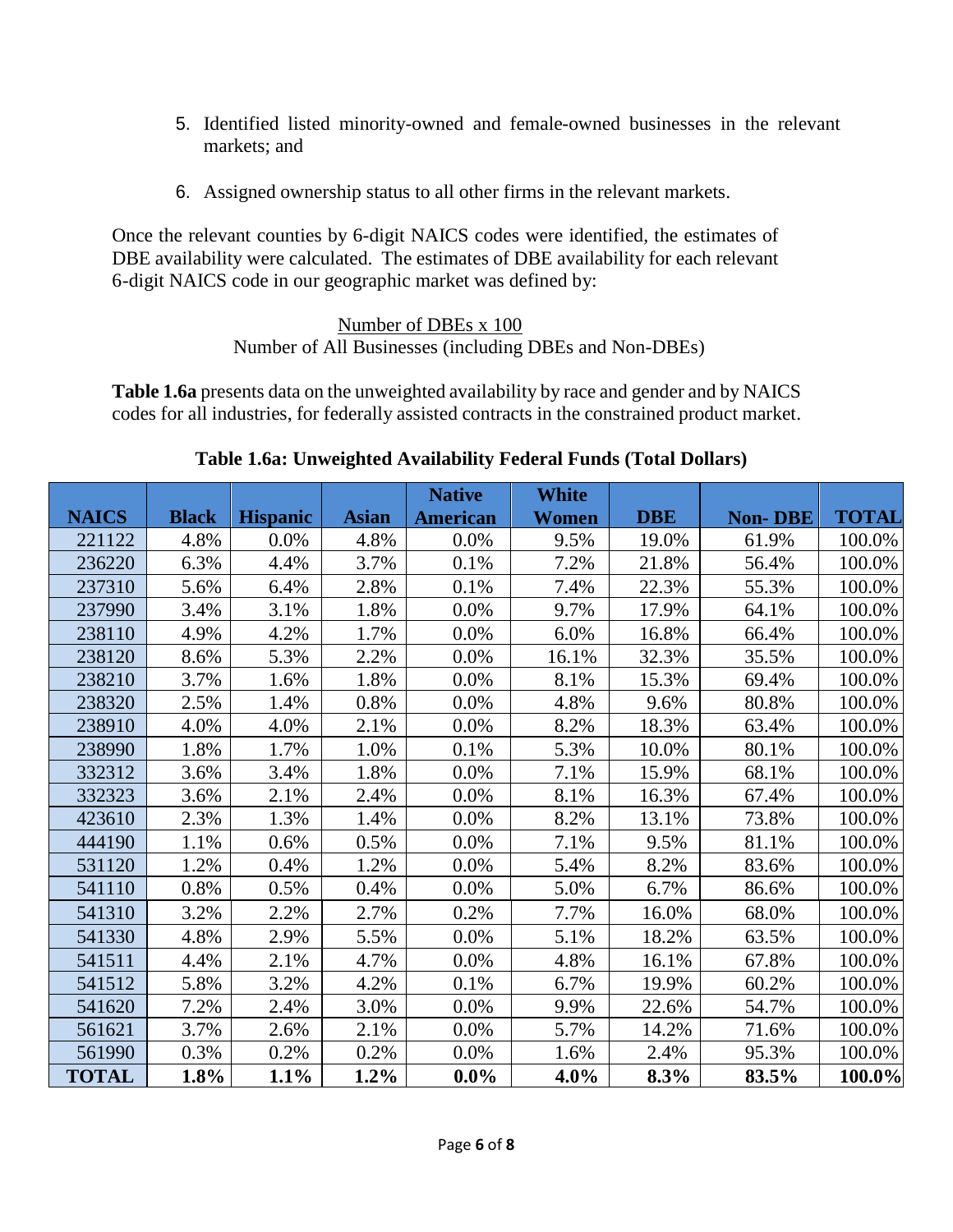Metra's aggregated availability was determined to be 19.7 for federal funded contracts by using the "custom census" approach.

**Table 1.6b** presents the weighted availability data for various racial and gender categories for federally funded contracts.

## **Table 1.6b: Aggregated Weighted Availability Federal Funds (Total Dollars)**

|              |      |                           |      | <b>Native</b>    | <b>White</b> |            | Non-       |              |
|--------------|------|---------------------------|------|------------------|--------------|------------|------------|--------------|
| <b>NAICS</b> |      | <b>Black   Hispanic  </b> |      | Asian   American | <b>Women</b> | <b>DBE</b> | <b>DBE</b> | <b>TOTAL</b> |
| <b>TOTAL</b> | 5.1% | 4.4%                      | 3.0% | 0.1%             | 7.1%         | 19.7%」     | 80.2%      | 100.0%       |

**Source: CHA analysis of Metra data; Hoovers; CHA Master Directory**

#### **Step 2: Consideration of Adjustment to Base Figure**

Step 2 requires Metra to examine all evidence in its jurisdiction to determine what adjustments, if any, is needed to the base figure to ensure it is as precise as possible. Metra considered the following factors in determining if the base figure should be adjusted:

- o past participation (the volume of work DBEs have performed in recent years) or other measures of demonstrated capacity;
- o evidence from disparity studies conducted in your market area;
- o statistical disparities in the ability of DBEs to get financing, bonding, and insurance;
- o data on employment, self-employment, education and training, union, apprenticeship programs;
- o any other data that would help to better measure the percentage of work that DBEs would be likely to obtain in the absence of discrimination.

## **Evidence from Availability Study**

Metra relied on the evidence from the availability study conducted to determine whether firms owned by non-Whites and White women face disparate treatment in our marketplace.

The consultant utilized datasets from the U.S. Bureau of the Census to explore the existence of any disparities by analyzing the following datasets:

oThe Census Bureau's Survey of Business Owners

oThe Census Bureau's American Community Survey

After analyzing both data sets, the consultant found disparities for minorities and women across most industry sectors in Metra's marketplace. Metra considered whether to "adjust" the base figure of 19.7%, however based on the data from the availability study and the analysis of past participation for FFY 2018-2020 it was determine no adjustment was needed.